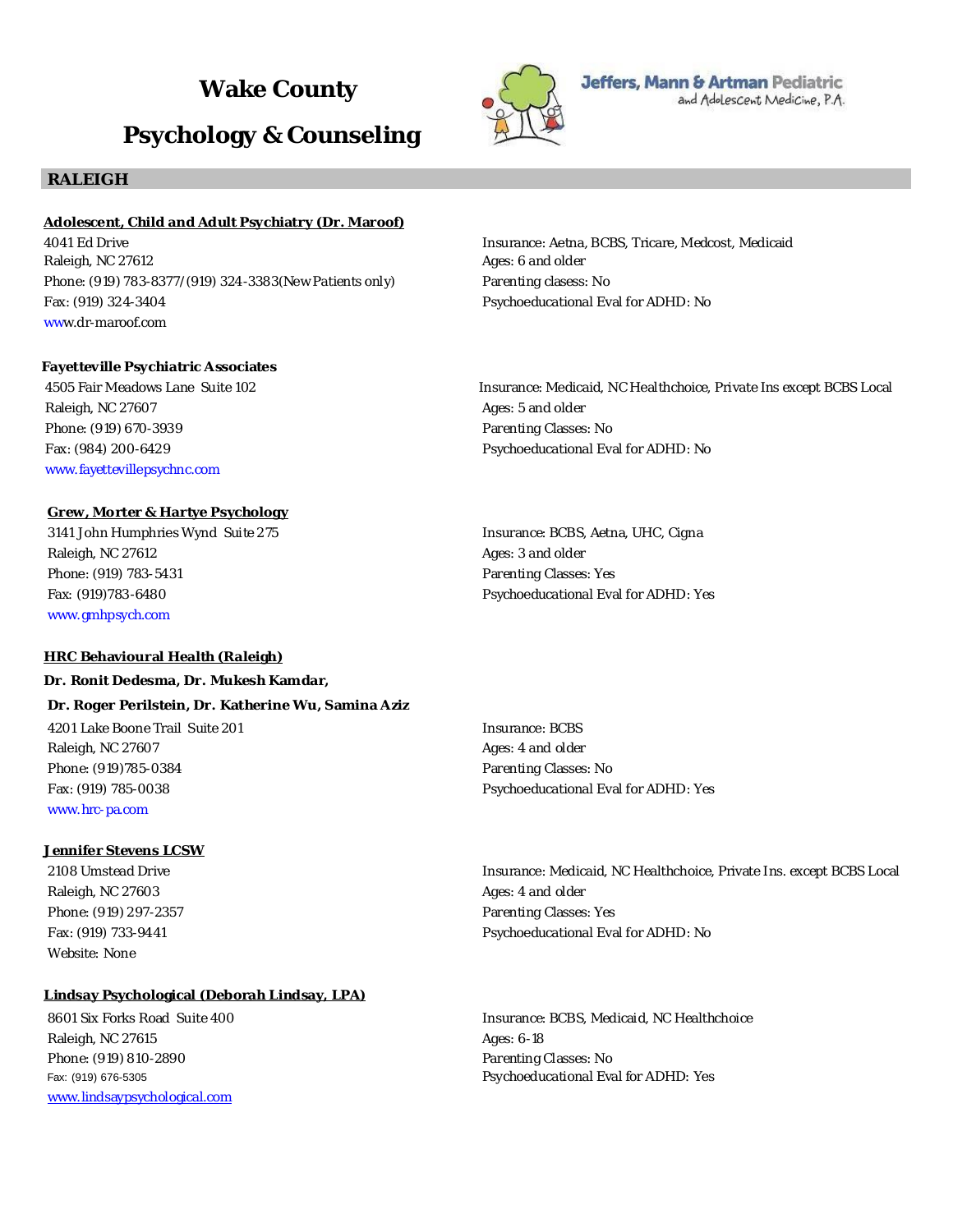# **Mary Luckhardt, PhD**

 4909 Water's Edge Drive Suite 100 Insurance: Private Insurance Raleigh, NC 27607 **Ages: 3-18** Phone: (919) 299-0213 **Parenting Classes: No** Website: None

#### **NCSU Department of Psychology**

2310 Stinson Drive Suite 612 (Poe Hall) Insurance: Self Pay Raleigh, NC 27607 **Ages: 5 -21** Phone: (919) 515-1713 Parenting Classes: No Fax: (919) 515-1716 Psychoeducational Eval for ADHD: Yes www.psychology.chass.ncsu.edu

## **New Leaf Behavioral Health**

Raleigh, NC 27612 **Ages: 3** and older Phone: (919) 781-8370 **Parenting Classes: No** www.nlbh.org

#### **Shattuck Wellness & Behavioral**

Raleigh, NC 27607 Ages: 5 and older Phone: (919) 359-9700 **Phone:** (919) 359-9700 www.swbhs.com

#### **Silber Psychological Services**

Raleigh, NC 27609 **Ages: 1** and older Phone: (919) 876-5658 Parenting Classes: Yes www.silberpsych.com

#### **A Moment's Reflection**

**Elizabeth Polomik** 8510 Six Forks Road Suite 101 **Insurance: Private Insurance, Medicaid** Insurance: Private Insurance, Medicaid Raleigh, NC 27615 **Ages: 11 and older** Ages: 11 and older Phone: (919) 602-8572 **Phone: (919)** 602-8572 www.amomentsreflection.net

#### **Access Family Services**

Raleigh, NC 27615 Ages: 4 and older Phone: (919) 890-5852 **Phone: (919) 890-5852 Parenting Classes: No** www.accessfamilyservices.com

Fax: (919) 233-1808 Psychoeducational Eval for ADHD: No

 3725 National Drive Suite 220 Insurance: Private Insurance, Medicaid Fax: (919) 781-2266 Psychoeducational Eval for ADHD: Yes

2501 Atrium Drive Suite 100 **Insurance: BCBS- except Local, Cigna, Aetna, UHC** Fax: (919) 359-9705 Psychoeducational Eval for ADHD: Yes

 1004 Dresser Court Suite 103 Insurance: Self Pay, will file to Insurance as courtesy Fax: (919) 790-1521 Psychoeducational Eval for ADHD: Yes

Fax: (919) 747-4172 Psychoeducational Eval for ADHD: No

8374 Six Forks Road Suite 101 **Insurance: BCBS, Medicaid, NC Healthchoice** 868 Alexander: BCBS, Medicaid, NC Healthchoice Fax: (919) 896-6443 **Parameters** Psychoeducational Eval for ADHD: No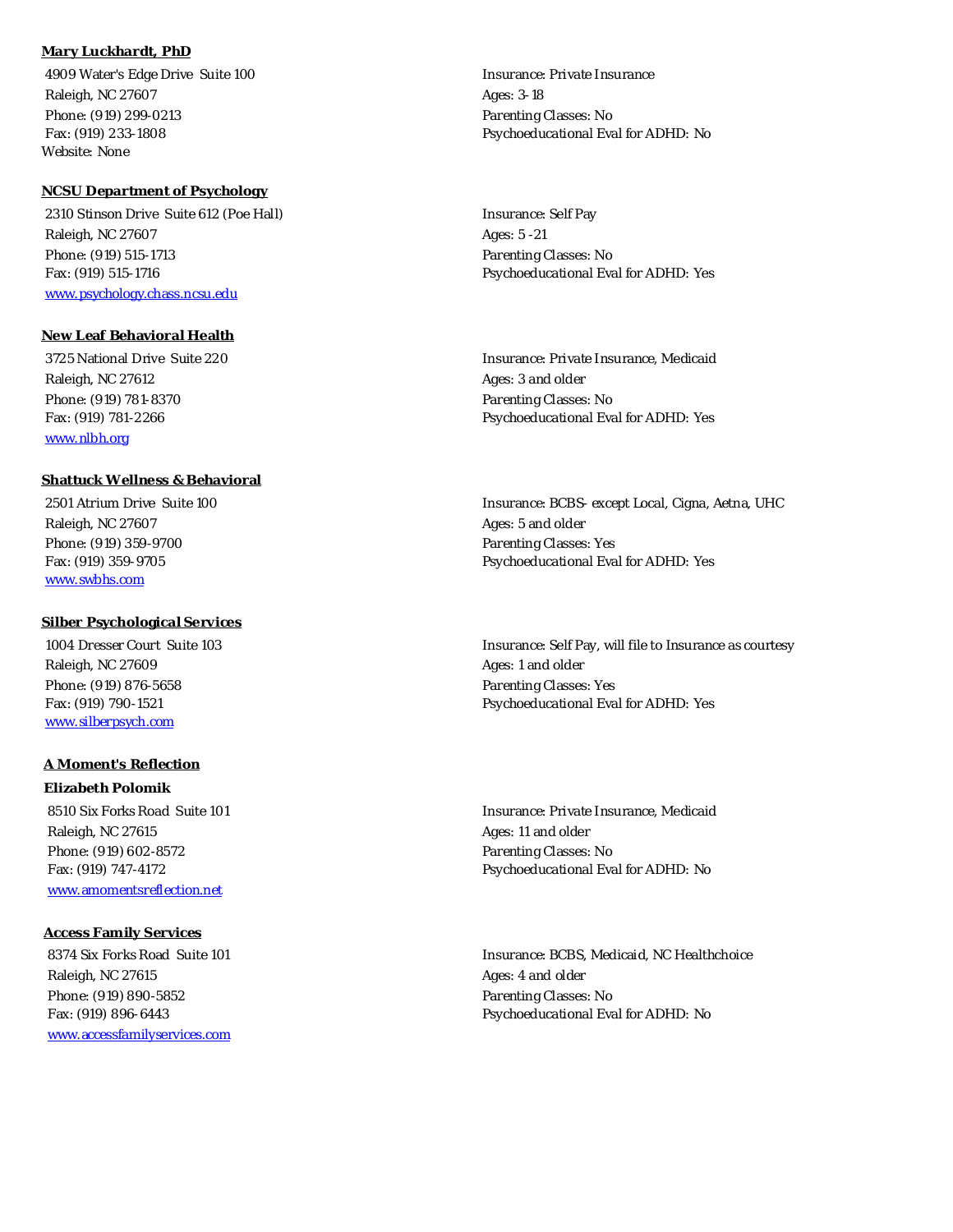#### **ACI Support Services**

8504 Six Forks Road Suit 101 **Insurance: Self Pay** Raleigh, NC 27615 Ages: All ages: All ages: All ages: All ages: All ages: All ages Phone: (919) 861-2000 **Parenting Classes: No. 2010** Parenting Classes: No.

#### **Adam Bearman**

Raleigh, NC 27609 **Ages: 5 and older** Raleigh, NC 27609 Phone: (919) 771-5351 Parenting Classes: No www.adambearmanlcsw.com

#### **Allan Bloom & Associates**

4000 Blue Ridge Road Suite 380 **Insurance: Private Insurance: Private Insurance** Raleigh, NC 27612 **Ages: 4 and older** Ages: 4 and older Phone: (919) 787-7307 Parenting Classes: No

www.allanbloom.com

# **Anne Davison Baden, PhD** Raleigh, NC 27609 **Ages: 6 and older** Raleigh, NC 27609 Phone: (919) 810-8028 **Parenting Classes: No** Website: None

#### **Annie Shaw**

Raleigh, NC 27609 **Ages: 6 and older** Raleigh, NC 27609 Phone: (919) 720-8461 **Phone: (919) 720-8461** Parenting Classes: No www.asinspire.weebly.com

#### **Journey Through Life**

Raleigh, NC 27609 **Ages: 3 and older** Ages: 3 and older Phone: (919) 448-6105 Parenting Classes: Yes www.journeythru.com

#### **Capital Area Psychological Services**

 218 West Millbrook Road Insurance: BCBS, Aetna Raleigh, NC 27609 **Ages: 3 and older** Raleigh, NC 27609 Phone: (919) 870-8151 **Phone: (919) 870-8151 Parenting Classes: No** www.capspa.freeservers.com

#### **Carolina Neuropsychological Services**

 3900 Barrett Drive Suite 102 Insurance: Private Insurance Raleigh, NC 27609 **Ages: 5** and older Phone: (919) 859-9040 **Parenting Classes: No** www.carolinacns.com

Fax: (919) 861-2001 Psychoeducational Eval for ADHD: No www.acisupport.com and Special Services: Disabilities and Special Needs

 211 East Six Forks Road C-201 Insurance: BCBS, Aetna, UHC, Medicaid, NC Healthchoice Fax: None **Psychoeducational Eval for ADHD:** Yes

Fax: (919) 787-8414 Psychoeducational Eval for ADHD: Yes

 230 Millbrook Road Insurance: BCBS, Aetna, Cigna, Tricare Fax: (919) 790-2361 Psychoeducational Eval for ADHD: Yes

 3801 computer Drive Suite 112 Insurance: BCBS, Tricare, Medicaid, Self Pay Fax: (888) 235-4554 **Psychoeducational Eval for ADHD:** No

 3722 Benson Drive Suite 101 Insurance: Private Insurance, Medicaid Fax: (240) 266-0062 Psychoeducational Eval for ADHD: Yes

Fax: (919) 870-5618 Psychoeducational Eval for ADHD: Yes

Fax: (919) 859-9030 Psychoeducational Eval for ADHD: Yes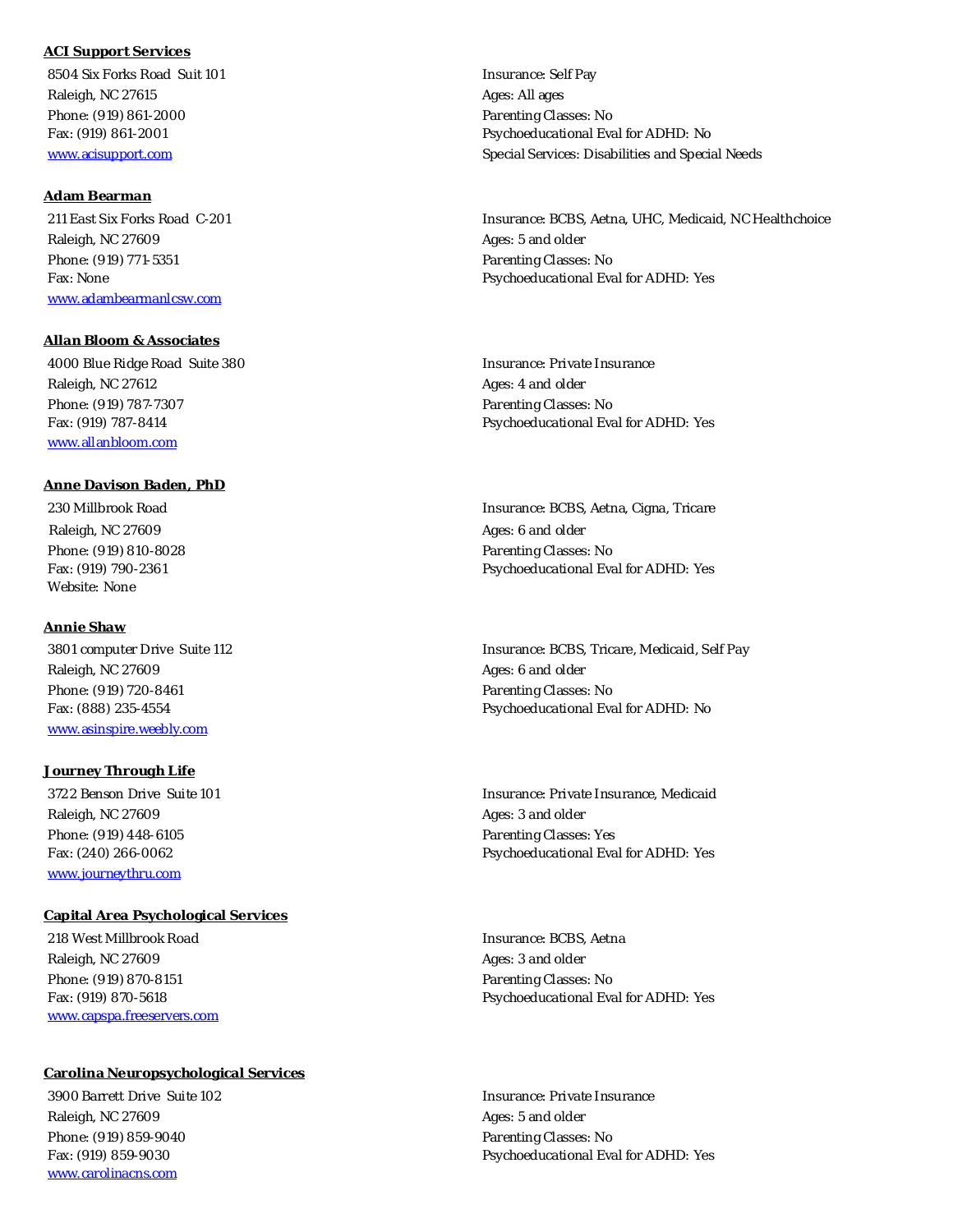# **Carolina Outreach**

**Dr. Hasan Baloch** Raleigh, NC 27610 **Ages: 4 and older** Ages: 4 and older Phone: (919) 615-1027 **Parenting Classes: No. 2018** Parenting Classes: No. www.carolinaoutreach.com

#### **Central Carolina Counseling**

 280 West Millbrook Road Insurance: Private Insurance Raleigh, NC 27609 **Ages: 10 and older** Ages: 10 and older Phone: (919) 772-9371 Phone: (919) 772-9371 www.centralcarolinacounseling.com

**Dr. Christopher Ricci** 8009 Creedmoor Road Suite 104 and Suite 104 and Suite 104 and Suite 104 and Suite 104 and Suite 104 and Suite 104 Raleigh, NC 27613 **Ages: 5** and older Phone: (919) 802-4087 Parenting Classes: No

www.psychologyinraleigh.com

**Drake Therapy Services** 8520-104 Six Forks Road Insurance: BCBS, Aetna , Medicaid Raleigh, NC 27615 **Ages: 3 and older** Ages: 3 and older Phone: (919) 818-1459 Phone: (919) 818-1459 Email: draketherapy@yahoo.com

# **Emily King PhD, LLC**

4090 Barrett Drive and the Insurance: Self Pay Raleigh, NC 27609 **Ages: 3 and older** Ages: 3 and older www.dremilyking.com

#### **Insight Family Center**

**Dr. Tawana Barrow** Raleigh, NC 27609 **Ages: 5 and older** Ages: 5 and older Phone: (919) 239-4041 **Parenting Classes: No** www.insightfamilycenter.com

#### **Fellowship Health Resources**

Raleigh, NC 27612 **Ages: 18 and older** Ages: 18 and older Phone: (919) 573-6520 Parenting Classes: No www.fhr.com

 3012 Falstaff Road Insurance: Private Insurance, Medicaid, NC Heathchoice Fax: (919) 615-1501 Psychoeducational Eval for ADHD: No

Fax: (919) 779-6999 Psychoeducational Eval for ADHD: No

Fax: (919) 882-9052 Psychoeducational Eval for ADHD: No

Fax: None **Psychoeducational Eval for ADHD:** No

Phone: (919) 521-4535 Parenting Classes: Yes Fax: (919) 928-5672 Psychoeducational Eval for ADHD: Yes

 5884 Faringdon Place Insurance: BCBS, Medicaid Fax: (919) 239-4280 **Psychoeducational Eval for ADHD:** No

 5509 Creedmoor Road Insurance: BCBS-except Local and Duke, Cigna, Medicaid Fax: (919) 573-6525 Psychoeducational Eval for ADHD: No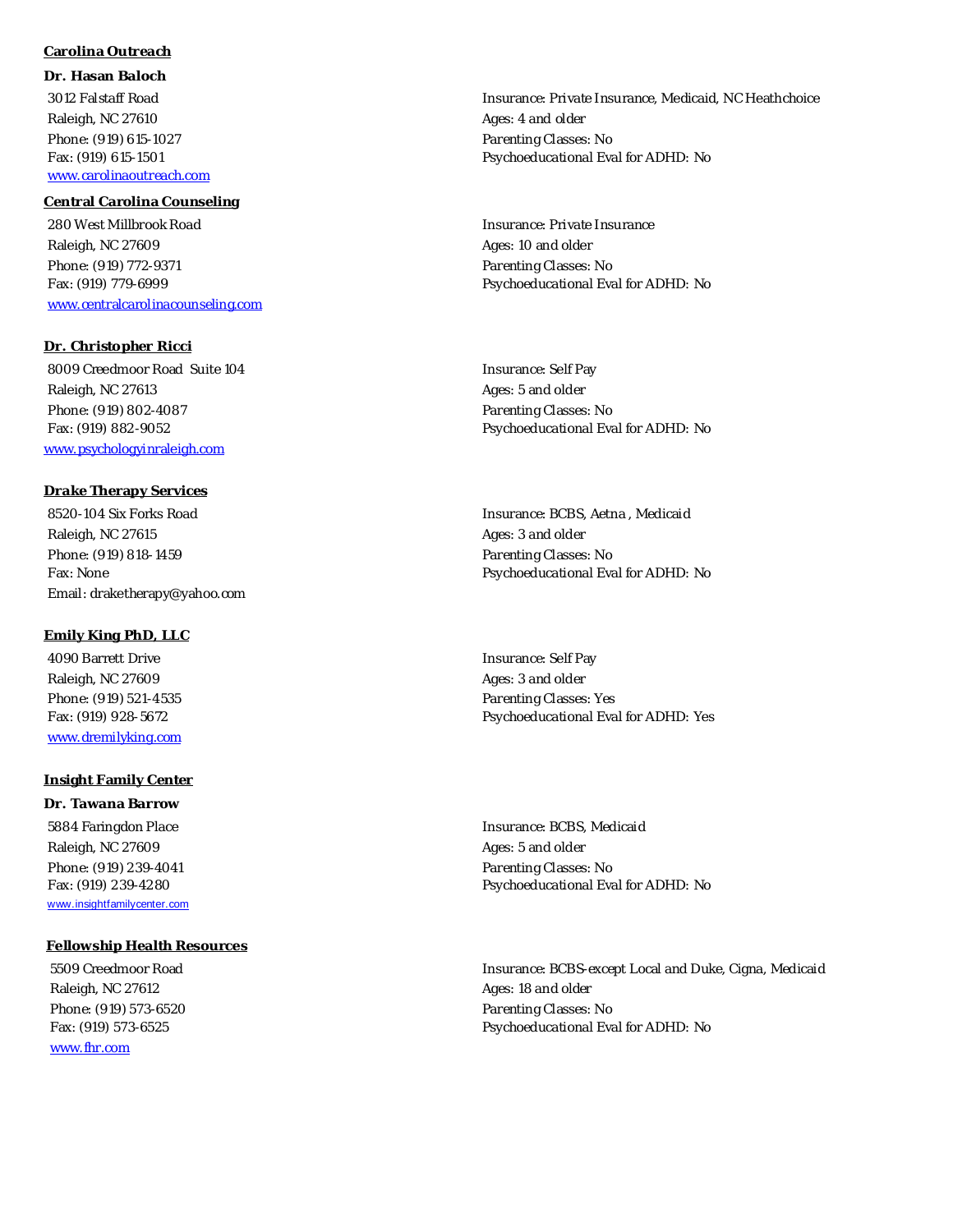# **Laura C. Kirby, LPA, PLLC**

Account of the Insurance: Self Pay and the Insurance: Self Pay Raleigh, NC 27609 **Ages: 3** and older Phone: (919) 672-7455 **Phone: (919) 672-7455 Parenting Classes: No** Email: laura@laurackirby.com

#### **North Carolina Recovery Services**

 1100 Navaho Drive Insurance: Medicaid Raleigh, NC 27609 **Ages: 5 and older** Raleigh, NC 27609 Phone: (919) 559-8690 Parenting Classes: No

**Peace by Piece Counseling** 

Raleigh, NC 27615 Ages: 10 and older Phone: (919) 524-4156 **Parenting Classes: No. 2018** Parenting Classes: No.

## **Peter B. Van Dyck & Associates**

Abook Lake Boone Trail Suite 1B Insurance: Self Pay Raleigh, NC 27607 **Ages: 6 and older** Raleigh, NC 27607 Phone: (919) 781-1800 **Parenting Classes: No** www.atimetoheal.com

#### **Triangle Developmental Services**

Raleigh, NC 27606 **Ages: 3 and older** Ages: 3 and older Phone: (919) 890-5533 Parenting Classes: No Fax: (919) 278-2649 Psychoeducational Eval for ADHD: Yes www.triangledevelopmentalservices.com

#### **Triangle Psychoeducational Consultants**

3820 Merton Drive Suite 205 **Insurance: BCBS** Insurance: BCBS Raleigh, NC 27609 **Ages: 4** and older Phone: (919) 789-8989 **Phone: (919) 789-8989 Parenting Classes: No** www.dr.cherylstallings.com

#### **Tricare Counseling & Consulting**

Raleigh, NC 27615 **Ages: 5** and older Phone: (919) 561-5225 Parenting Classes: No www.tricarecounseling.com

# **Wynns Family Psychology** Raleigh, NC 27615 **Ages: 4 and older** Ages: 4 and older Phone: (919) 467-7777 Phone: (919) 467-7777

www.wynnsfamilypsychology.com

Fax: (919) 882-1234 Psychoeducational Eval for ADHD: Yes

Fax: (919) 431-9875 Psychoeducational Eval for ADHD: No www.northcarolinarecovery.com Special Services: Substance abuse treatment for patients 18 and older

187 Windchime Court Suite 204 **Insurance: BCBS, Aetna, Cigna, Medcost** Insurance: BCBS, Aetna, Cigna, Medcost Fax: (919) 847-1142 Psychoeducational Eval for ADHD: No www.pbcounseling.com Special Services: Psychosocial Assessments

Fax: (919) 781-1899 Psychoeducational Eval for ADHD: Yes

4904 Water's Edge Drive Suite 100 Insurance: Self Pay, will provide documents to file to Insurance

Fax: (919) 789-8988 Psychoeducational Eval for ADHD: Yes

8512 Six Forks Road **Insurance: Private Insurance: Private Insurance**, Medicaid Fax: (866) 279-1991 Psychoeducational Eval for ADHD: Yes

 9207 Baileywick Road Suite 203 Insurance: Self Pay, will provide documents to file to Insurance Fax: (855) 797-9587 Psychoeducational Eval for ADHD: Yes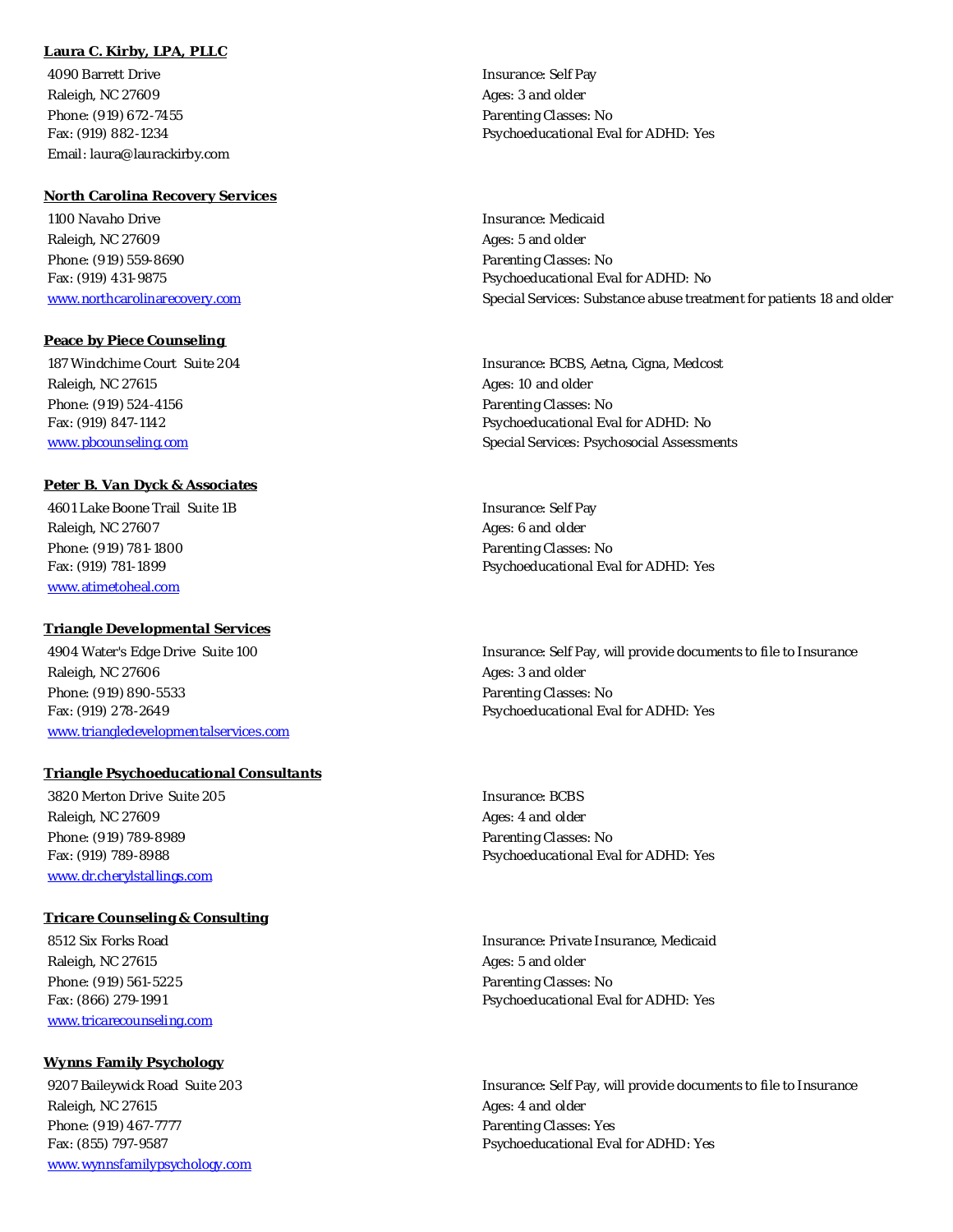# **Holly Hill Adult Campus** Raleigh, NC 27610 **Ages: 18 and older** Ages: 18 and older Phone: (919) 250-7000 Parenting Classes: No

**Holly Hill Children's Campus** 201 Michael J. Smith Lane Insurance: Private Insurance, Medicaid Raleigh, NC 27610 **Ages: 5** and older Phone: (919) 250-7600 **Parenting Classes: No** www.hollyhillhospital.com Special Services: Substance Abuse Special Services: Substance Abuse

# **CARY**

**Dr. Roaslind Heiko** 531 Keisler Drive Suite 203 Insurance: Self Pay Cary, NC 27518 Ages: 4 and older Phone: (919) 858-9692 Parenting Classes: No www.drheiko.com Special Services: Sandplay

#### **Carolina Partners**

 790 SE Cary Parkway Suite 201 Insurance: Private Insurance Cary, NC 27511 **Ages: 4 and older** Ages: 4 and older Phone: (919) 443-4100 **Parenting Classes: No** www.carolinapartners.com

#### **Carolina Strategies**

Cary, NC 27518 **Ages: 10 and older** Ages: 10 and older Phone: (919) 234-6144 **Phone: (919)** 234-6144 www.carolinastrategies.com

#### **Cary Family Psychology**

102H Commonwealth Court **Insurance: Private Insurance: Private Insurance** Cary, NC 27511 **Ages: 3 and older** Ages: 3 and older Phone: (919) 467-2876 **Phone: (919) 467-2876** Parenting Classes: No www.caryfamilypsychology.com

#### **Central Carolina Counseling**

547 Keisler Drive Suite 104 **Insurance: Private Insurance: Private Insurance:** Private Insurance Cary, NC 27518 **Cary, NC 27518 Ages: 10 and older** Phone: (919) 772-9371 **Parenting Classes: No** www.centralcarolinacounseling.com

3019 Falstaff Road Insurance: Private Insurance, Medicaid Fax: (919) 231-5302 Psychoeducational Eval for ADHD: No www.hollyhillhospital.com Special Services: Substance Abuse Special Services: Substance Abuse

Fax: (919) 250-6724 Psychoeducational Eval for ADHD: No

Fax: None **Psychoeducational Eval for ADHD:** No

Fax: (877) 904-9349 Psychoeducational Eval for ADHD: No

 2000 Regency Parkway Suite 285 Insurance: Self Pay, will provide documents to file to Insurance Fax: None **Proposeducational Eval for ADHD:** Yes

Fax: (919) 651-9525 Psychoeducational Eval for ADHD: Yes

Fax: (919) 779-6999 Psychoeducational Eval for ADHD: No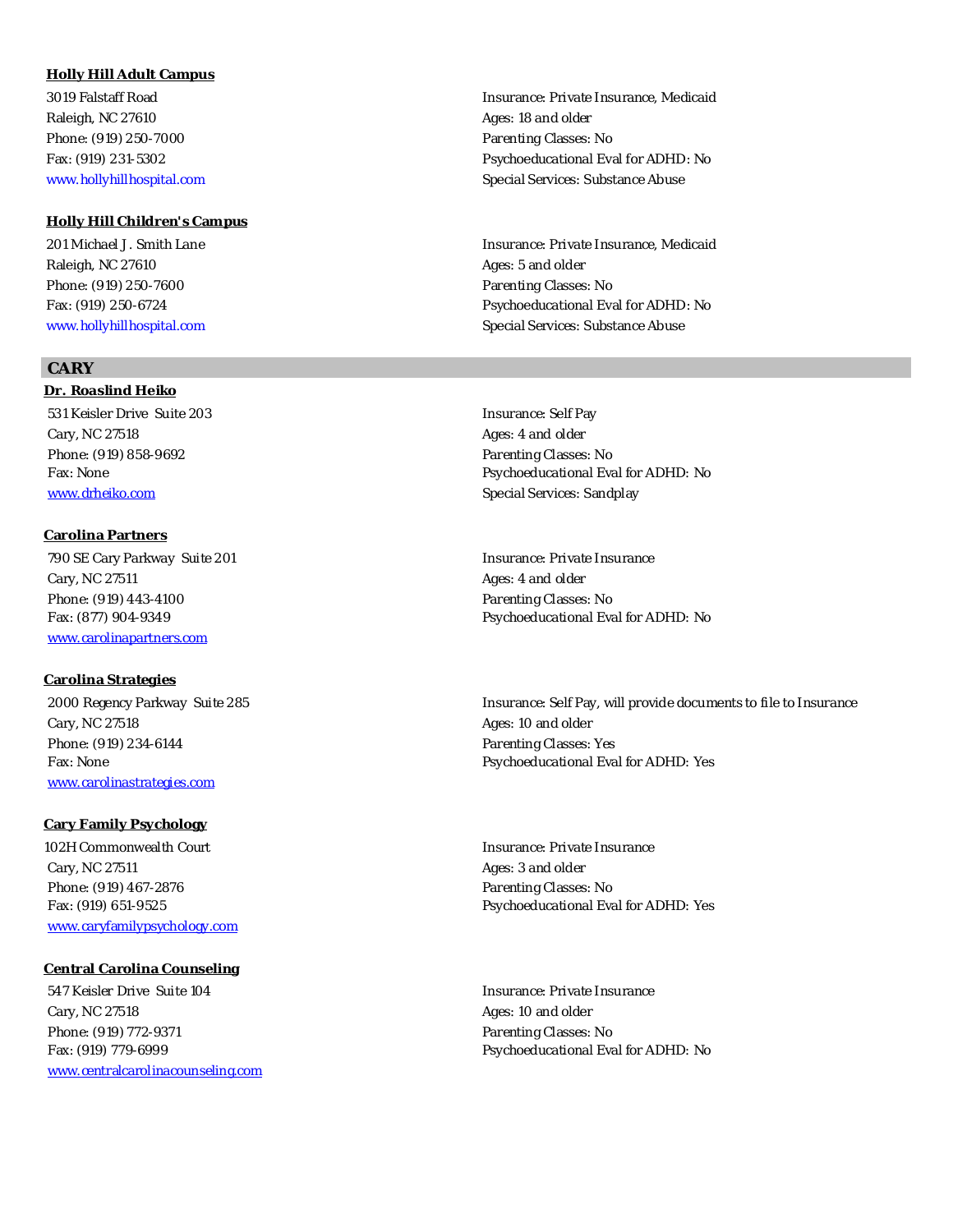# **Etheridge Psychology**

Cary, NC 27518 **Ages: 4 and older** Ages: 4 and older Phone: (919) 332-2892 **Parenting Classes: No** www.etheridgepsychology.com

#### **Family Psychiatry & Psychology Associates**

**Dr. Seth E. Tabb, Dr. Amanda S. Dorn, Dr. Jennifer Siddle** 1400 Crescent Green Suite 120 **Insurance: Self Pay** Cary, NC 27518 **Ages: 4 and older** Ages: 4 and older Phone: (919) 233-4131 **Parenting Classes: No** Fax: (919) 233-4168 Psychoeducational Eval for ADHD: Yes www.fppa.com

 1140 Kildaire Farm Road Suite 200, Room 7 Insurance: BCBS, Aetna, Cigna, Medcost Cary, NC 27511 **Ages: 10 and older Ages: 10 and older** Phone: (919) 524-4156 Parenting Classes: No Fax: (919) 847-1142 Psychoeducational Eval for ADHD: No www.pbcounseling.com Special Services: Psychosocial Assessments

#### **Ruth Burnett, LPC**

217 Union Street **Insurance: BCBS, Tricare** Cary, NC 27511 Ages: All ages: All ages: All ages: All ages: All ages: All ages: All ages: All ages: All ages Phone: (919) 622-0005 Phone: (919) 622-0005 www.ruthburnettcounseling.com

**Peace by Piece Counseling** 

#### **Serenity of Wake County**

1020 Southill Drive Suite 300 **Insurance: Private Insurance: Private Insurance:** Private Insurance Cary, NC 27513 **Ages: 7** and older Phone: (919) 345-4830 Phone: (919) 345-4830 www.nanallenassociates.com

#### **Triangle ACT Psychology**

103 A Brady Court **Insurance**: BCBS Cary, NC 27513 **Ages: 2 and older** Ages: 2 and older Phone: (919) 465-2550 Parenting Classes: No www.triangleact.com

#### **Triangle Psychological Services**

201 shannon Oaks Circle Suite 200 **Insurance: Self Pay** Insurance: Self Pay Cary, NC 27511 **Ages: 18 and older** Ages: 18 and older Phone: (919) 380-1000 Phone: (919) 380-1000 www.trypsych.com

Special Services: Psychosocial Assessments

Fax: (919) 372-3043 Psychoeducational Eval for ADHD: Yes

Fax: (919) 373-0126 Psychoeducational Eval for ADHD: Yes

Fax: (919) 465-2547 Psychoeducational Eval for ADHD: Yes

Fax: None **Psychoeducational Eval for ADHD:** No

1120 SE Cary Parkway Suite 201 and Suite 101 and Suite 100 service: BCBS, Aetna, Cigna, Tricare, Self Pay Fax: (888) 887-6361 Psychoeducational Eval for ADHD: Yes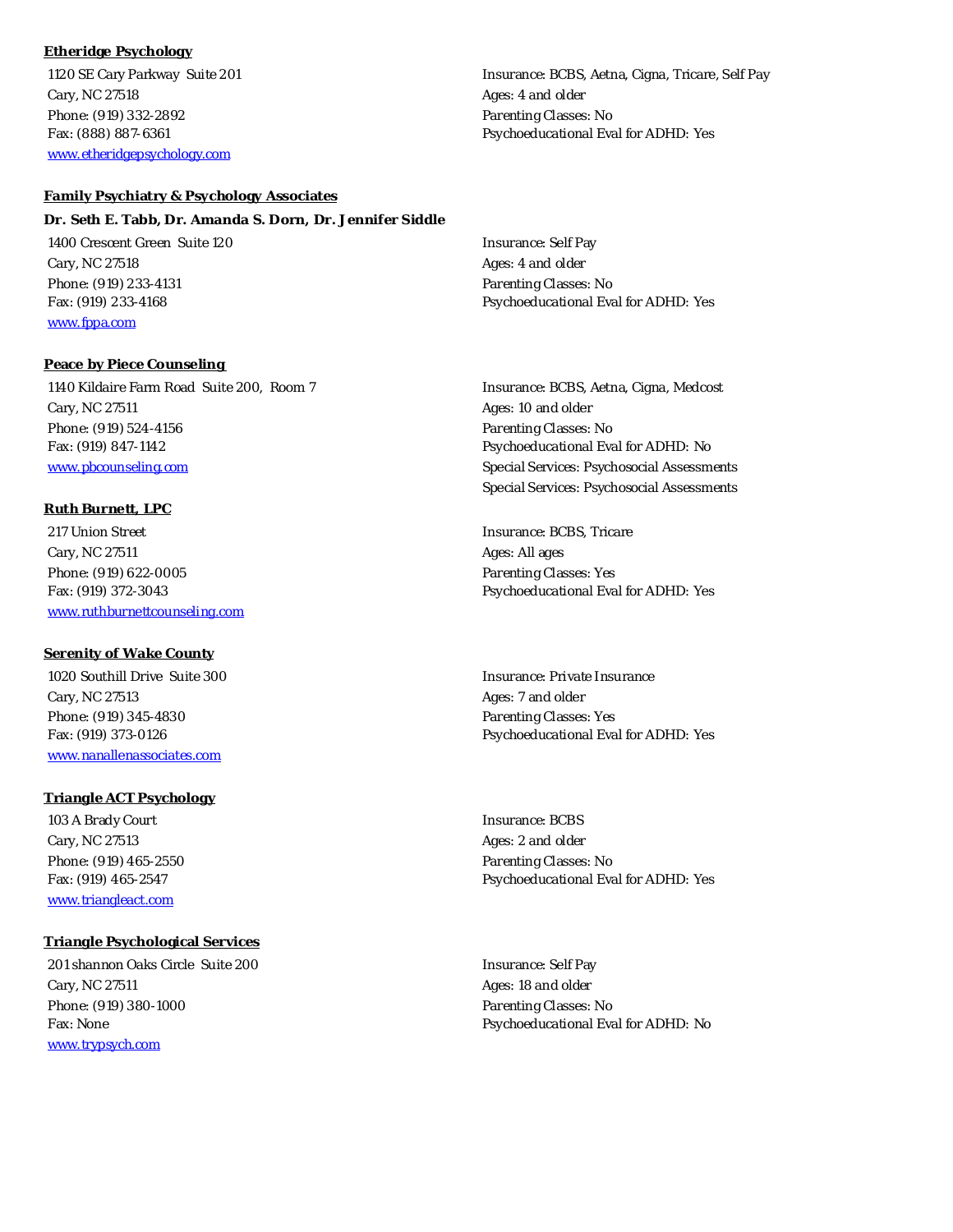#### **Wynns Family Psychology**

Cary, NC 27513 **Ages: 4 and older** Phone: (919) 467-7777 Phone: (919) 467-7777 www.wynnsfamilypsychology.com

#### **Journey Through Life**

Cary, NC 27513 Ages: 3 and older Phone: (919) 448-6105 Parenting Classes: Yes www.journeythru.com

#### **Silber Psychological Services**

Cary, NC 27511 **Ages: 1 and older** Phone: (919) 481-9012 **Parenting Classes: Yes** Parenting Classes: Yes www.silberpsych.com

#### **Meredith Hickory, PsyD**

1020 Southill Drive Suite 300 **Insurance: Self Pay** Cary, NC 27513 **Ages: 2 and older** Ages: 2 and older Phone: (919) 971-1495 **Parenting Classes: No** www.drmeredithhickory.com

#### **The Tooley Group/Ridgeview Counseling**

Cary, NC 27511 **Ages: 3** and older Phone: (919) 467-2464 **Parenting Classes: No** www.tooleygroup.com

#### **180 Counseling**

Cary, NC 27511 Ages: 5 and older Phone: (919) 462-8308 Phone: (919) 462-8308 www.one-eightycounseling.com

#### **3C Family Services**

**Dr. Leigh Fylstra, Dr. Lori Schweickert** Cary, NC 27513 **Ages: 3 and older** Ages: 3 and older Phone: (919) 677-0101 **Parenting Classes: No** Fax: (919) 677-0113 Psychoeducational Eval for ADHD: Yes www.3cfamilyservices.com

130 Preston Executive Drive Suite 202 **Insurance: Self Pay, will provide documents to file to Insurance** Fax: (855) 797-9587 Psychoeducational Eval for ADHD: Yes

1100 NW Maynard Road Suite 140 **Insurance: Private Insurance, Medicaid** Insurance: Private Insurance, Medicaid Fax: (240) 266-0062 Psychoeducational Eval for ADHD: Yes

1340 SE Maynard Road Suite 201 **Insurance: Self Pay (will file to Insurance as courtesy)** Fax: (919) 481-9013 Psychoeducational Eval for ADHD: Yes

Fax: (919) 678-0216 Psychoeducational Eval for ADHD: Yes

 106 D Ridgeview Drive Insurance: Self Pay, Medicaid Fax: (919) 467-8653 Psychoeducational Eval for ADHD: Yes

 1151 Executive Circle Suite 102 Insurance: Private Insurance- except BCBS Local and Value Fax: (919) 462-0433 **Psychoeducational Eval for ADHD:** Yes

1901 North Harrison Avenue Suite 100 **Insurance:** Self Pay, will provide documents to file to insurance

**APEX**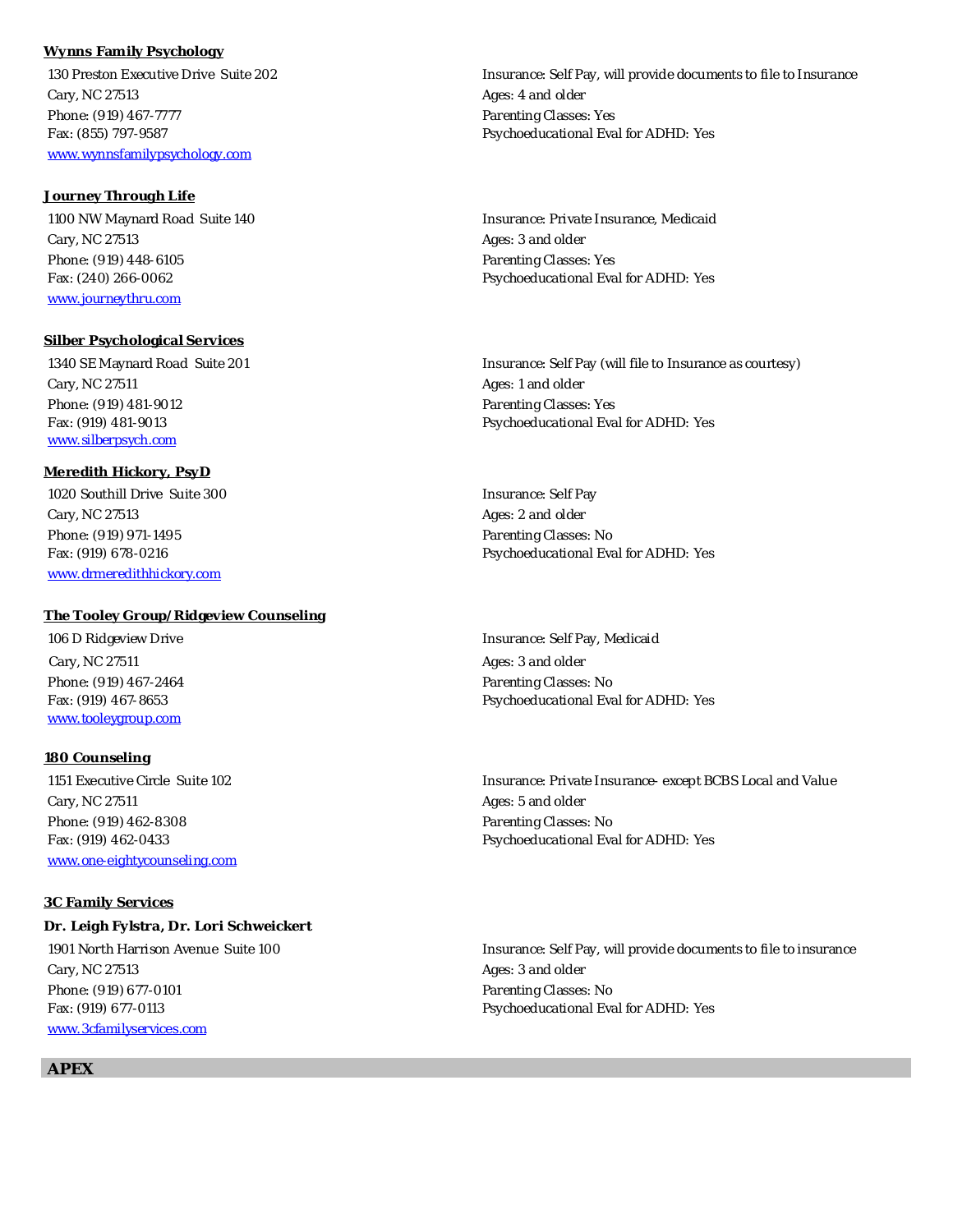# **Lifescapes Counseling Associates, PLLC**

950 Windy Road Suite 305 **Insurance: BCBS, Aetna, Cigna** Apex, NC 27502 Ages: 5 and older Phone: (919) 303-0273 **Parenting Classes: No** www.lifescapescounseling.com

**Stonebridge Counseling** Apex, NC 27502 Ages: 5 and older Phone: (919) 434-6398 **Parenting Classes: No** www.sbcounseling.com

# **WAKE FOREST**

**Carolina Outreach** 120 Capcom Avenue Suite 101 **Insurance: BCBS, Medicaid Insurance: BCBS**, Medicaid Wake Forest, NC 27587 Ages: 4 and older Phone: (919) 488-1444 **Parenting Classes: No** www.carolinaoutreach.com

#### **Christensen Family Therapy**

Wake Forest, NC 27587 Ages: 5 and older Phone: (919) 757-3440 **Phone:** (919) 757-3440 www.wakeforestfamilytherapy.com

#### **Perkins Counseling & Psychology**

10580 Ligon Mill Road Suite 210 **Insurance: Private Insurance: Private Insurance**: Private Insurance Wake Forest, NC 27587 Ages: 4 and older Phone: (919) 263-9592 **Parenting Classes: No** www.perkinscps.com

#### **Wake County Psychological Services**

1906 South Main Street **Insurance: Private** Wake Forest, NC 27587 Ages: 3 and older Phone: (919) 562-1080 **Parenting Classes: Yes** Parenting Classes: Yes www.wakepsychological.com

#### **Wake Forest Counseling Associates**

Wake Forest, NC 27587 Ages: 6 and older Phone: (919) 554-4027 **Phone: (919) 554-4027** Parenting Classes: No www.wakeforestcounseling.com

 **FUQUAY-VARINA**

Fax: (919) 303-5986 Psychoeducational Eval for ADHD: Yes

800 West Williams Street Suite 203 **Insurance: BCBS, Aetna, Medcost, Cigna** Fax: (919) 557-2089 Psychoeducational Eval for ADHD: Yes

Fax: (919) 488-1445 **Parts 1988-1445** Psychoeducational Eval for ADHD: No

 1900 South Main Street Suite 112 Insurance: BCBS, Aetna, Tricare, Medicaid Fax: (919) 562-5696 Psychoeducational Eval for ADHD: No

Fax: (919) 263-9670 Psychoeducational Eval for ADHD: Yes

Fax: (919) 570-3243 Psychoeducational Eval for ADHD: Yes

 3021 Berks Way Suite 101 Insurance: BCBS,UHC,Aetna,Cigna,Tricare,Medicaid, NC Health. Fax: (919) 554-9375 **Parts 120 Fax: (919) 554-9375** Psychoeducational Eval for ADHD: No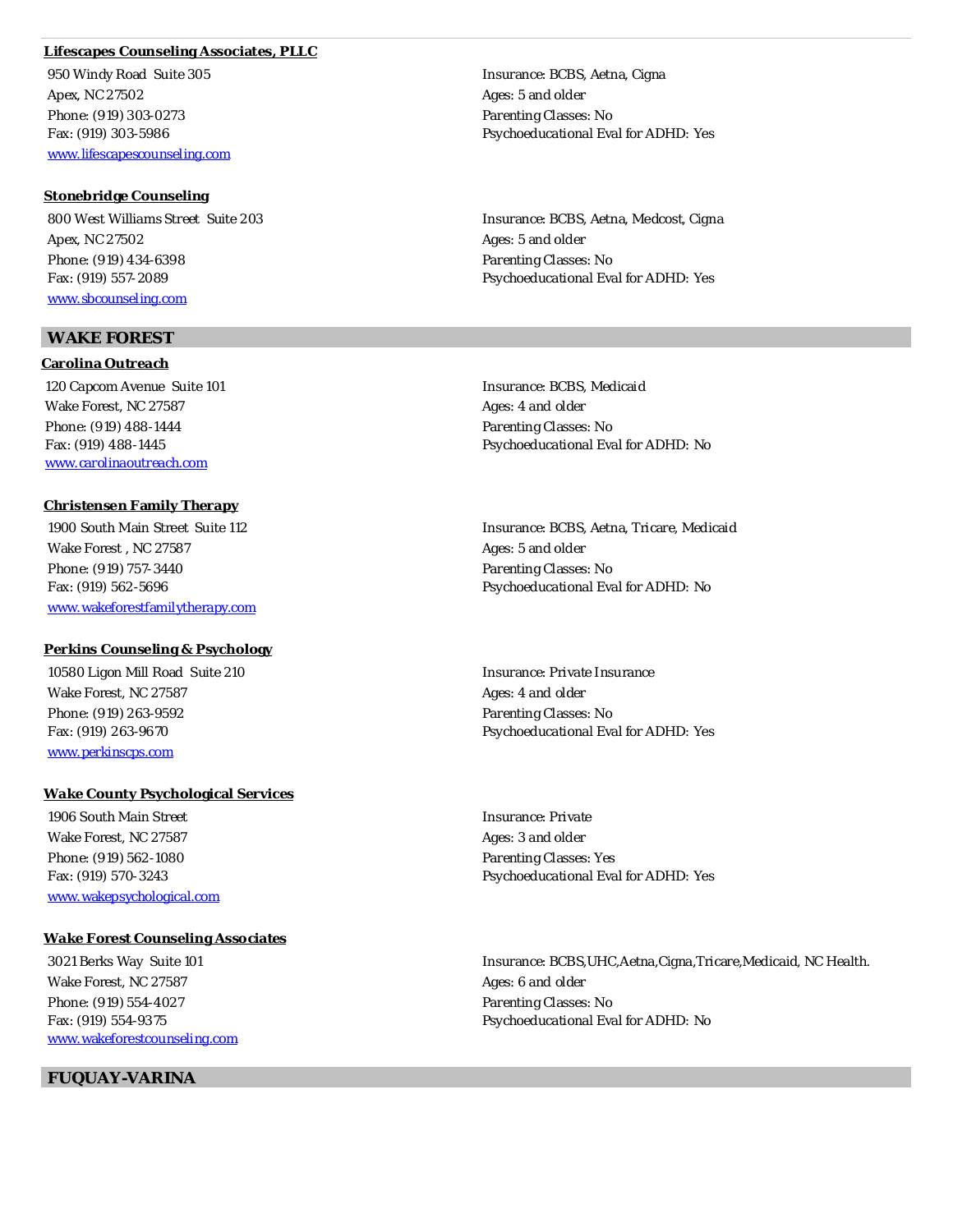# **Diverse Wellness Solutions**

Fuquay-Varina, NC 27526 Ages: 3 and older Phone: (919) 838-0804 **Parenting Classes: No** 

#### **Fuquay Family Counseling**

Fuquay-Varina, NC 27526 Ages: 4 and older Phone: (919) 552-9514 Phone: (919) 552-9514 www.fuquayfamilycounseling.com

**Fayetteville Psychiatric Associates** Fuguay-Varina, NC 27526 **Ages: 5 and older** Ages: 5 and older Phone: (919) 567-0684 Parenting Classes: No Fax (919) 567-0692 Psychoeducational Eval for ADHD: No www.fayettevillepsych.nc.com

# **HOLLY SPRINGS**

**Central Carolina Counseling** 1140 Holly Springs Road **Insurance: Private Insurance: Private Insurance:** Private Insurance Holly Springs, NC 27540 **Ages: 10 and older** Ages: 10 and older Phone: (919) 772-9371 **Parenting Classes: No** www.centralcarolinacounseling.com

#### **Holly Springs Counseling Center**

300 West Earp Street **Insurance: Private Insurance:** Private Insurance: Holly Springs, NC 27540 **Ages: 4 and older** Ages: 4 and older Phone: (919) 582-5089 **Parenting Classes: No** Fax: (919) 835-4322 Psychoeducational Eval for ADHD: No www.hollyspringscounselingcenter.com

## **Carmel G. Sweeney, LCSW, PLLC**

Holly Springs, NC 27540 **Ages: 3 and older** Ages: 3 and older Phone: (919) 810-7729 Parenting Classes: Yes www.cgsweeney.net

 7155 Sunset Lake Road Insurance: Private Insurance-execpt UHC, Medicaid Fax: (919) 838-1219 **Participal Fact 12 Control For ADHD: No Psychoeducational Eval for ADHD: No** www.genderjourney.com Special Services: Transgender, high conflict divorce

 602 East Academy Street Suite 205 Insurance: Private Insurance, Medicaid Fax: (919) 552-9544 Psychoeducational Eval for ADHD: Yes

600 Stellata Drive Insurance: Medicaid, NC Healthchoice, Private Ins except BCBS Local

Fax: (919) 779-6999 **Psychoeducational Eval for ADHD:** No

 356 B Raleigh Street Insurance: BCBS, Tricare, Medicaid, NC Healthchoice Fax: (919) 387-9217 **Participal Fact 1** Psychoeducational Eval for ADHD: No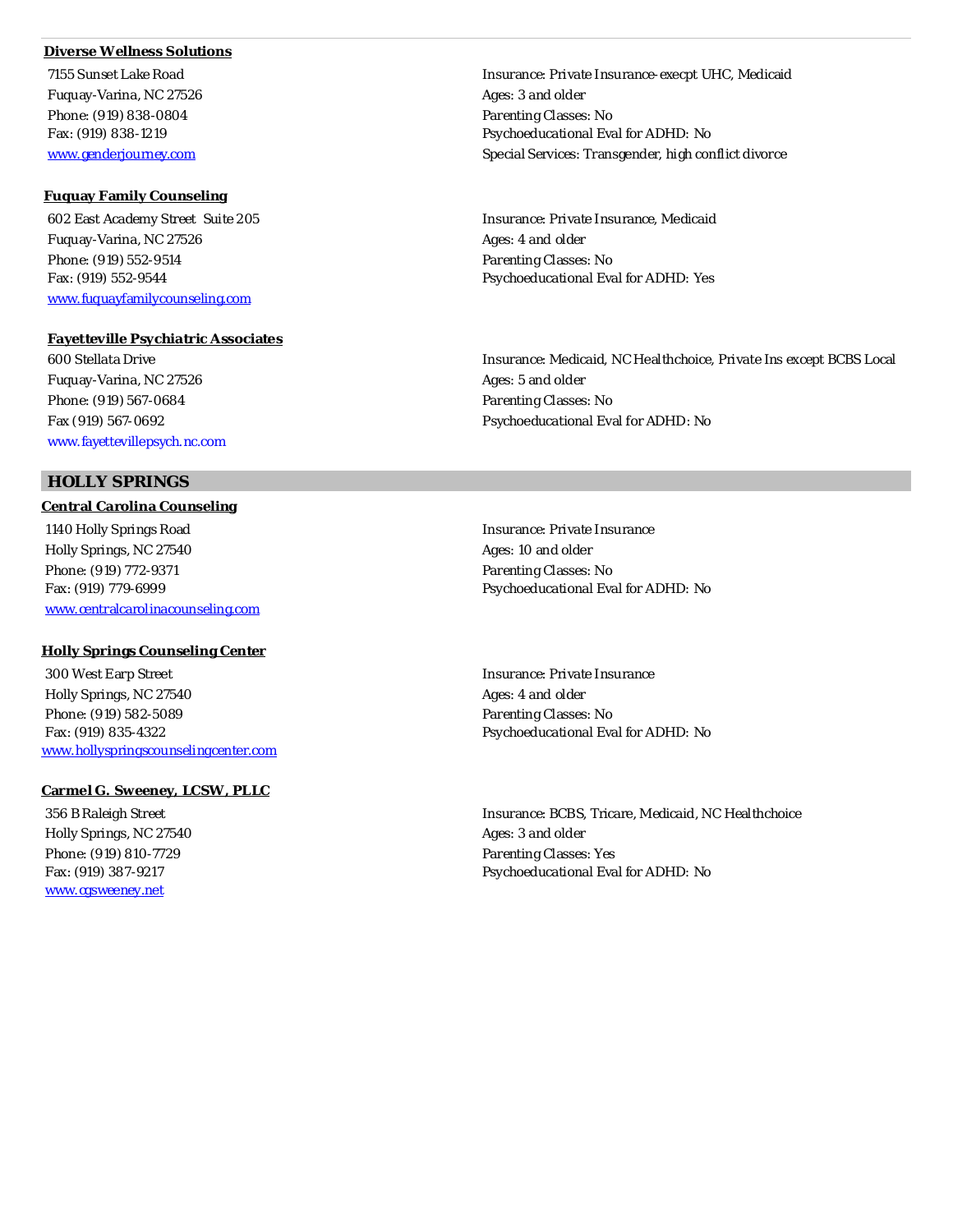# **Johnston County Psychology and Counseling**



Ages: 8 and older Parenting Classes: Yes

Jeffers, Mann & Artman Pediatric and Adolescent Medicine, P.A.

# **CLAYTON**

# **Adolescent, Child & Adult Psychiatry (Dr. Maroof)**

501 Gateway Drive Suite 101 Clayton, NC 27520 Phone: (919) 783-8377/(919)324-3383(New Patients only) Fax: (919) 324-3404 www.dr-maroof.com

# Insurance: Aetna, BCBS, Tricare, Medcost, Mediciad Ages: 6 and older Parenting classes: No Psychoeducational Eval for ADHD: No

Insurance: Private Insurance- except Cigna

Psychoeducation Eval for ADHD: No

**Andrea Eaves, LCSW**

353 West 2nd Street Clayton, NC 27520 Phone: (919) 271-0135 Fax: (855) 589-5889 Website: None

#### **Beth Smith, LPA**

3040 NC Highway 42 Clayton, NC 27520 Phone: (919) 606-9143 Fax: (919) None Email: bethsmith555@gmail.com

#### **Carolina Outreach(Dr. Samantha Hessom, Psychiatrist)**

 510 West Main Street Clayton, NC 27520 Phone: (919) 359-0669 Fax: (919) 243-1879 www.carolinaoutreach.com Insurance: Self Pay Ages: All ages Parenting Classes: No Psychoeducation Eval for ADHD: Yes

Insurance: BCBS, Medicaid, Self Pay for Johnston County residents Ages: 5 and older Parenting Classes: Yes Psychoeducation Eval for ADHD: No

**Dr. Andy Brown** 501 Gateway Place Clayton, NC 27520 Phone: (919) 412-7990 Fax: (919) 412-7990 (call before faxing) Website: None

Insurance: Private Insurance Ages: 5 and older Parenting Classes: No Psychoeducation Eval for ADHD: Yes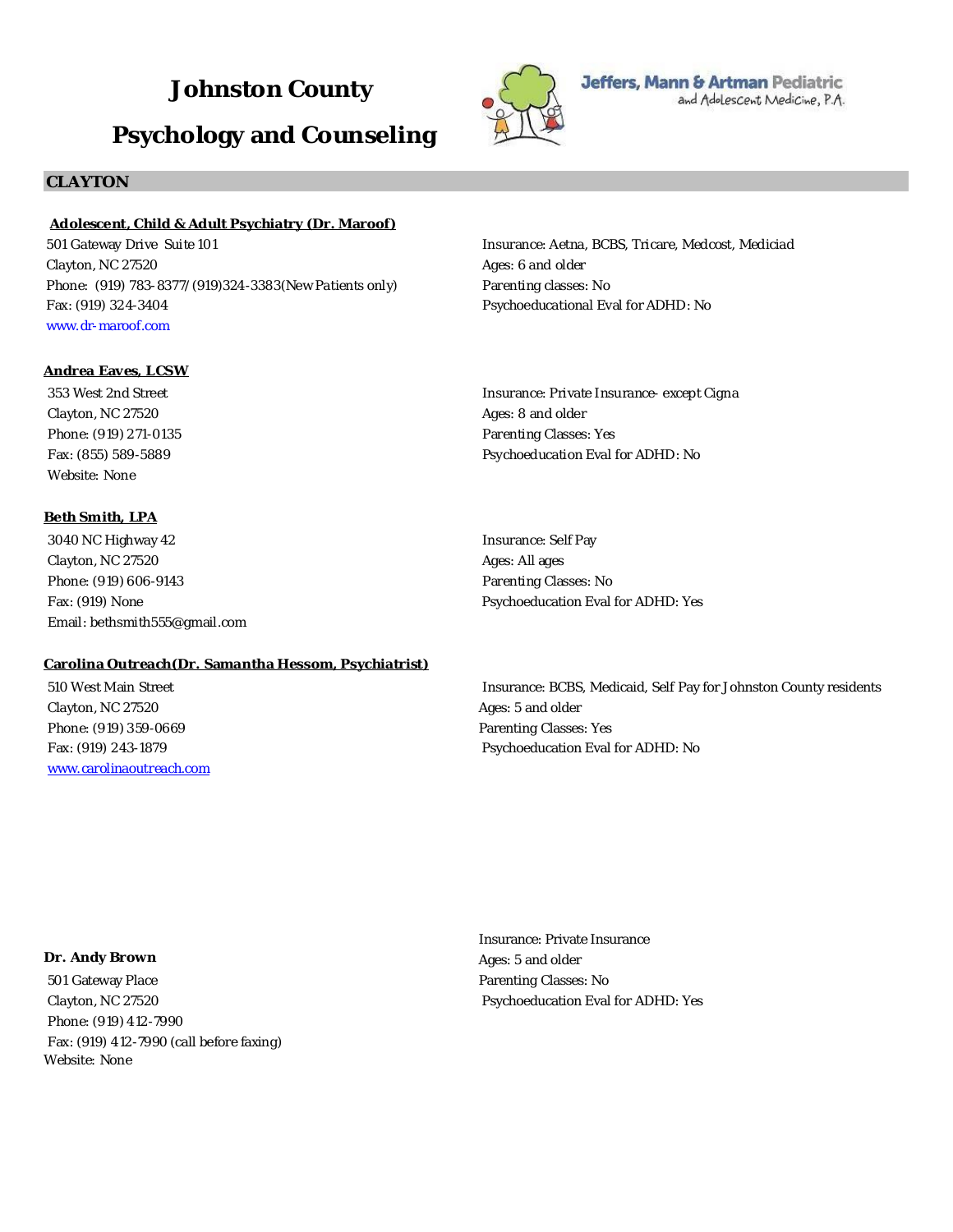# **Freedom Behavioral Health**

Clayton, NC 27520 **Ages: 5** and older Phone: (919) 585-2069 **Parenting Classes: No. 2018** Parenting Classes: No. www.freedom-bhs.com

#### **Kraft Psychological Services**

221 Barbour Street **Insurance: BCBS** Insurance: BCBS Clayton, NC 27520 **Ages: 9-15yrs** Ages: 9-15yrs Phone: (919) 550-0500 Parenting Classes: No Website: None

#### **North Carolina Recovery Support Services**

 442 East Main Street Suite A Insurance: Medicaid Clayton, NC 27520 **Ages: 5 and older** Phone: (919) 559-8690 **Parenting Classes: No** 

105 South Ellington Street Ages: 3 and older Clayton, NC 27520 Parenting Classes: No Fax: (919) 243-0923 www.pyschologicalmobile.com

# **SMITHFIELD**

**Carolina Outreach** Smithfield, NC 27577 Ages: 5 and older Phone: (919) 300-4315 **Parenting Classes: Yes** www.carolinaoutreach.com

**Carter Clinic** Smithfield, NC 27577 Ages: 5 and older www.thecarterclinic.com

#### **Johnston Counseling Services**

212 Bridge Street **Insurance: Private Insurance:** Private Insurance: Private Insurance: Smithfield, NC 27577 Ages: 5 and older Phone: (919) 938-0921 Phone: (919) 938-0921 www.johnstoncounseling.com

# **GARNER**

9933 US Highway 70 **Insurance: Private Insurance: Private Insurance**, Medicaid Fax: (919) 585-2075 Psychoeducation Eval for ADHD: Yes

Fax: (919) 550-5120 Psychoeducation Eval for ADHD: Yes

Fax: (919) 431-9875 Psychoeducation Eval for ADHD: No www.northcarolinarecovery.com Special Services: Substance Abuse treatment for 18 and older

**Psychological Mobile Services Insurance: BCBS, Cigna, Medicaid** Phone: (919) 243-0454 Psychoeducational Eval for ADHD: Yes

 712 Wilkins Street Suite D & E Insurance: BCBS, Medicaid, Self Pay for Johnston County residents Fax: (919) 205-1512 Psychoeducation Eval for ADHD: No

 19 Noble Street Insurance: Private Insurance, Medicaid Phone: (919) 938-9842 Phone: (919) 938-9842 Fax: (919) 938-9843 Psychoeducation Eval for ADHD: Yes

Fax: (919) 938-9807 Psychoeducation Eval for ADHD: No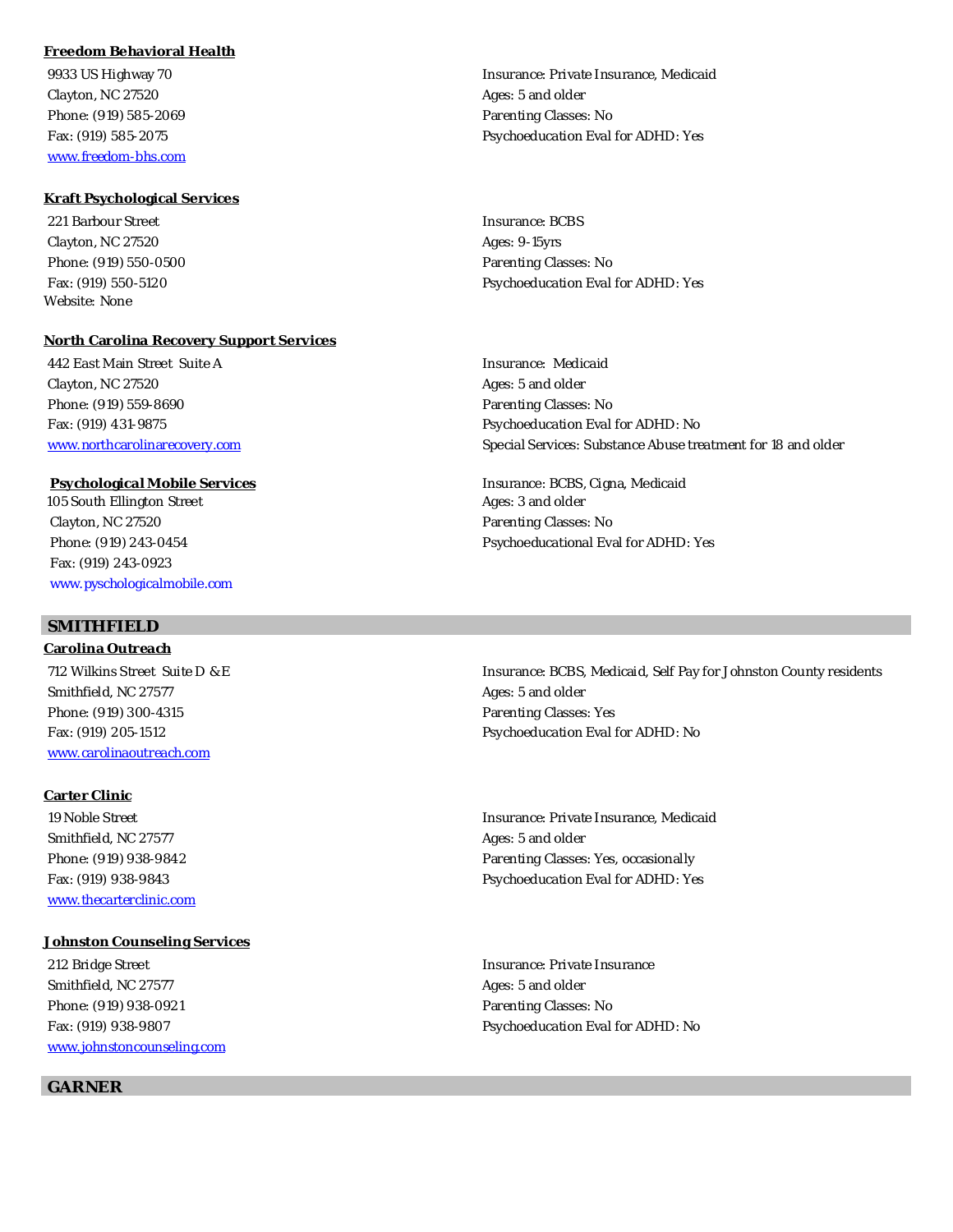**180 Counseling** 69 Shipwash Drive Garner, NC 27529 Phone: (919) 772-1990 Fax: (919) 772-1978 www.one-eightycounseling.com

**Central Carolina Counseling**

 233 Highway 70 Suite 130 Garner, NC 27529 Phone: (919) 772-9371 Fax: (919) 779-6999 www.centralcarolinacounseling.com

**Claire Ruth Counseling** 12450 Cleveland Road Suite 205 Garner, NC 27529 Phone: (704) 300-0690 Fax: None www.claireruthcounseling.com

**Destiny Counseling Connection** 12450 Cleveland Road Suite 205 Garner, NC 27529 Phone: (919) 502-9361 Fax: (919) 934-2982 www.destinycounselingconnection.com

 DRC Therapeutic Services 503 Hwy 70 East Suite R Garner, NC 27529 Phone: (919) 332-9294 Fax: (888)958-5982 www.drctherapy.com

**ACI Support Services** 834 Timber Drive Garner, NC 27529 Phone: (919) 329-5671 Fax: (919) 359-5669 www.acisupport.com

**SELMA**

Insurance: Private Insurance- except BCBS Value and Local Ages: 5 and older Parenting Classes: No Psychoeducation Eval for ADHD: Yes

Insurance: Private Insurance Ages: 10 and older Parenting Classes: No Psychoeducation Eval for ADHD: No

Insurance: BCBS, Tricare Ages: 5 and older Parenting Classes: No Psychoeducation Eval for ADHD: No

Insurance: Private Insurance, Medicaid Ages: 5 and older Parenting Classes: No Psychoeducation Eval for ADHD: No

Insurance: BCBS, Medicaid Ages: 5 and older Parenting Classes: No Psychoeducational Eval for ADHD: Yes

Insurance: Self Pay Ages: All ages Parenting Classes: No Pyschoeducational Eval for ADHD: No Special Services: Disabilities and Special Needs